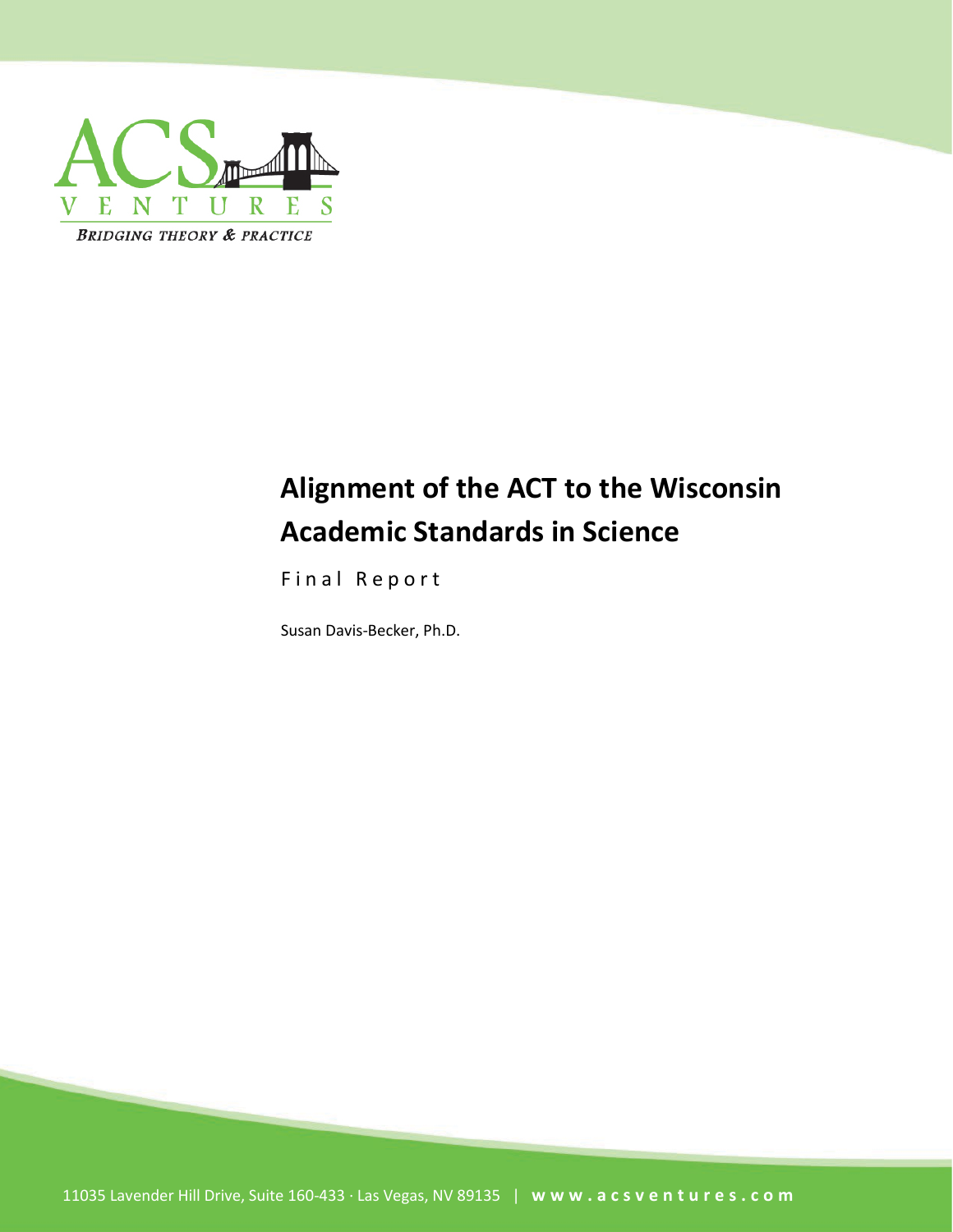# **Table of Contents**



 $\mathbb P$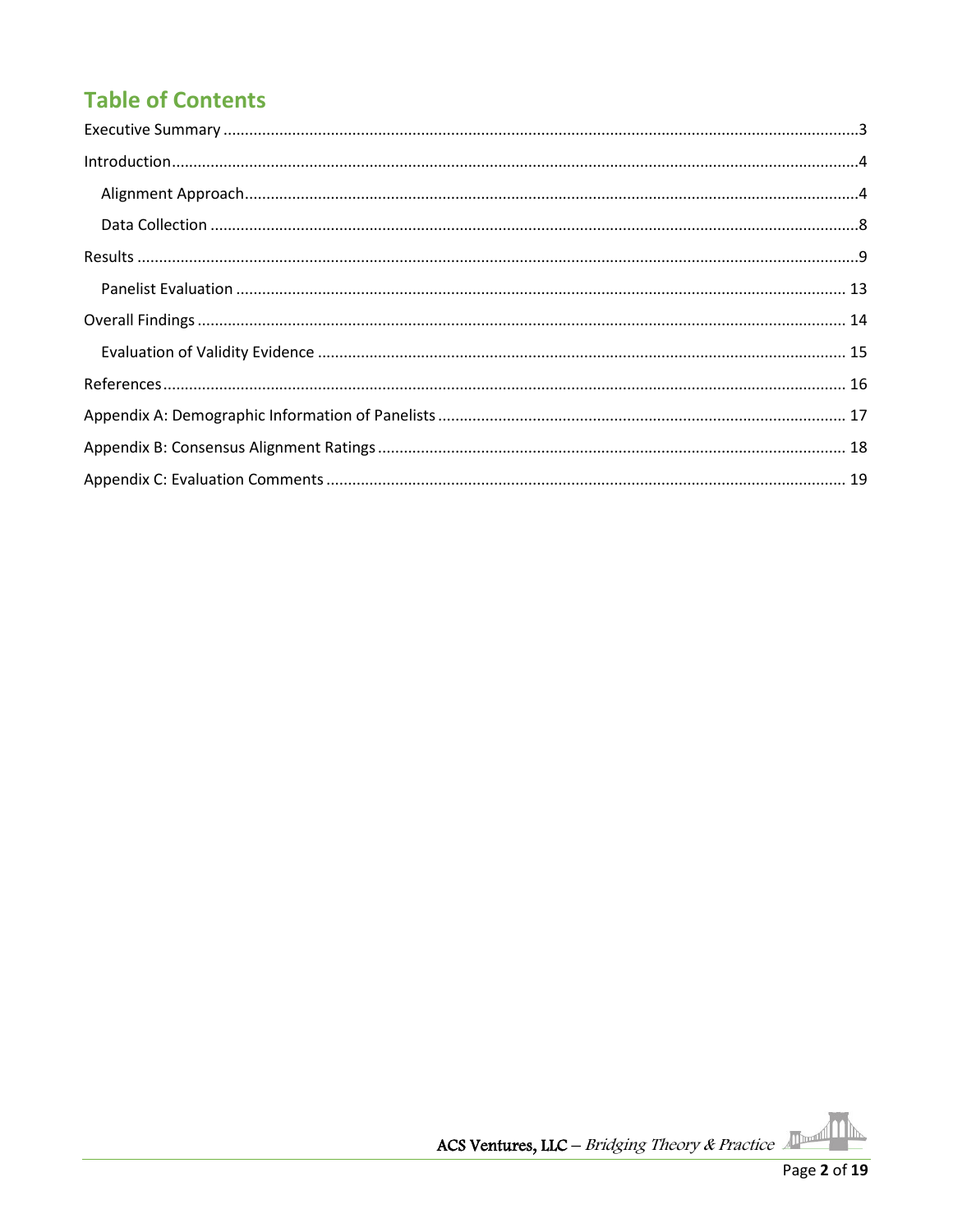### <span id="page-2-0"></span>**Executive Summary**

The Wisconsin Student Assessment System (WSAS) includes a series of assessments designed to measure what students know and can do in core academic areas. At the high school level (grade 11), this system includes the ACT tests of Reading, Math, English, Science, and Writing. As a part of the validation effort for the WSAS, the Wisconsin Department of Public Instruction (WDPI) sought an independent alignment study evaluating how the content of the ACT Science test aligned with the Wisconsin Standards for Science for High School (WSSH). ACS Ventures, LLC (ACS) was contracted to complete this independent alignment study in September of 2018. This report documents the processes, results, and findings from the alignment study.

The WSSH were translated into *Specifications for the Wisconsin State Science Assessment* which sets expectations for the Science Assessment in terms of what content would be measured and how performance would be reported. The specific process for this study was created to meet the needs of the WDPI and gather the information needed for documentation, reporting, and supporting the claims made based on the administration of the ACT to Wisconsin high school students as set forth in these *Specifications*. Subject matter experts (panelists) were asked to review the connections between the WSSH and the ACT by aligning the ACT College and Career Readiness Standards (CCRS) and the ACT content (items) to the WSSH. As a first activity in this process, panelists were provided training on the alignment study purpose, process, and the specific judgments they were to make. Over two days, the panelists completed two alignment tasks which included a combination of independent judgments and group consensus discussions.

Two overarching questions were identified to evaluate how well the ACT Science Test fulfilled the expectations in the *Specifications*:

1) Does the ACT Science test measure a sample of the knowledge, skills, and abilities included within the WSSH?

The panel found that the ACT CCRS supported the measurement of knowledge and skills incorporating the Crosscutting Concepts and the Science and Engineering Practices within the context of the Disciplinary Core Ideas. In addition, the ACT Science items were all linked to multiple dimensions and provided a distribution of measurement across the DCIs, the SEPs, the CCCs, and the reporting categories. A few of the specific findings deviated from the targeted ranges outlined in the *Specifications* which should be reviewed when developing future forms of the test.

2) Is the content included in the ACT Science test at an appropriate cognitive level given the performance indicators in the WSSH? Overall, the panel found that the CCRS and ACT Science test items largely measured knowledge and skills in a way that aligned to the grade level expectations for cognitive process outlined within the standards. Some measurement spanned beyond the targeted range but likely reflects the larger purpose and design of the ACT.

**An evaluation framework for validity evidence was applied to the process and results. Overall, there was a substantial amount of validity evidence supporting the outcomes of this study for use by WDPI.**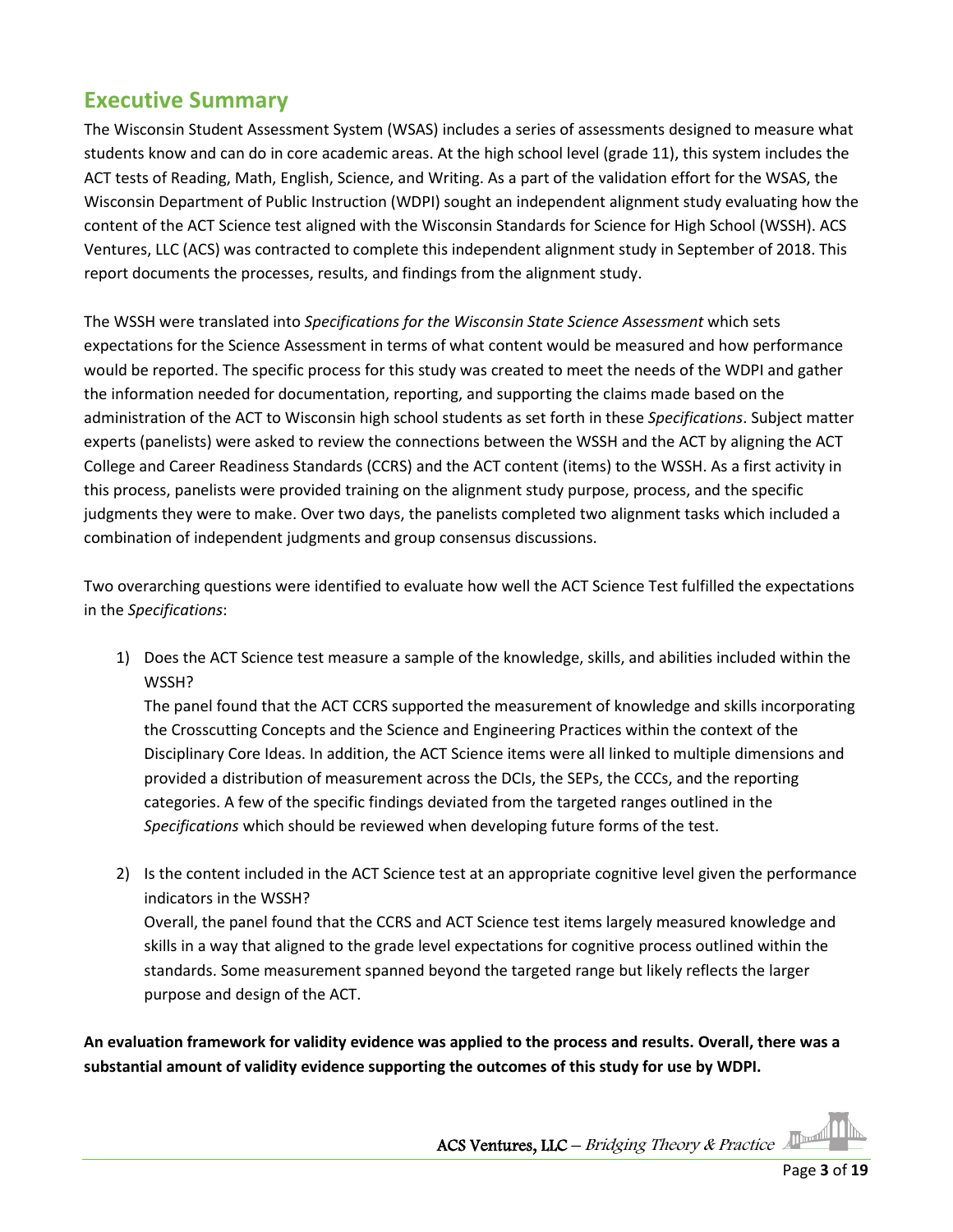### <span id="page-3-0"></span>**Introduction**

Alignment has been characterized several ways – one of the most common is from Webb (1997; 2007) who described alignment as "the degree to which expectations and assessments are in agreement and serve in conjunction with one another to guide the system toward students learning what they are expected to know and do" (p. 3). This definition – and other similar ones used in published literature – suggest that alignment information should be considered a key source of validity evidence for the use and interpretation of educational test scores. The unified perspective of validity suggests evaluating sources of evidence based on the intended use and interpretation of test scores (e.g., Kane, 2006; Messick, 1989). As a key source of evidence in the test development process, it is important to ensure that test content supports these inferences by representing a sampling of the domain of the educational program (e.g., content framework, standards, test blueprint).

The ACT is designed to measure similar topics at the same grade level as Wisconsin's academic content standards. The specific findings from a formal independent alignment study are required for accountability and will provide valuable information for stakeholders about the use of the ACT.

### <span id="page-3-1"></span>Alignment Approach

The overall alignment process was designed through a collaborative effort between ACS and WDPI (including input from their Technical Advisory Committee). The specific judgments to be made were determined based on the organization of the WSSH, the organization of the ACT, and the use of the ACT as the Wisconsin high school assessment.

#### **Wisconsin Standards for Science for High School**

The Wisconsin Standards for Science "emphasize students should be engaging in three-dimensional science learning from kindergarten through grade 12, meaning they learn the content by engaging in the scientific and engineering practices while using the perspectives of the crosscutting concepts to think like scientists". (p. 2, Standards for Science document). The Standards are organized into sections: Crosscutting concepts (CCCs), Science and engineering practices (SEPs), and Disciplinary Core Ideas (DCIs). The CCCs and SEPs represent specific dimensions, but the DCI section is further divided into four disciplines: Life Science, Physical Science, Earth and Space Science, and Engineering, Technology, and the Application of Science. Within each discipline there are a number of Standards (29 in total) with each Standard statement indicating that students are engaging in three-dimensional learning. Specific exemplars of the expectations for student by grade span are organized by learning elements (topic areas, concepts) and performance indicators (exemplars only, not an exhaustive list). Given this organization, it is understood that any evaluation of alignment to these Standards should be designed in a way to evaluate how the assessment will measure multi-dimensional thinking.

#### **ACT Science Test**

The ACT Science test has 40 multiple-choice questions per form that are organized into three reporting categories:

- $\triangleright$  Interpretation of Data
- $\triangleright$  Scientific Investigation
- Evaluation of Models, Inferences & Evaluation of Results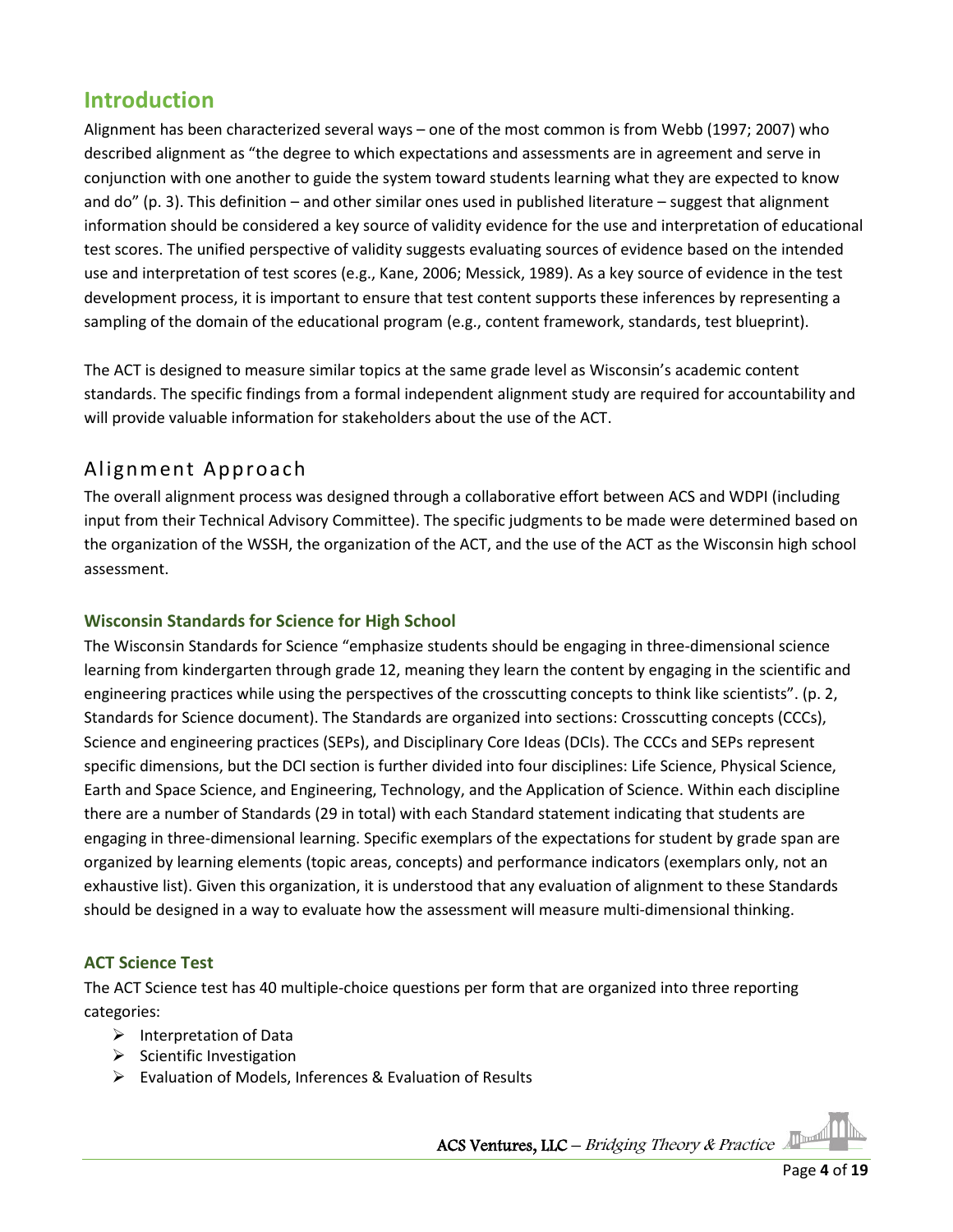The knowledge and skills assessed within each reporting category are outlined in the ACT College and Career Readiness Standards (CCRS) by reporting category and score range: 13-15, 16-19, 20-23, 24-27, 28-32, 33-36 (see example in Figure 1).





#### **Assessment Specifications**

Given the depth and breadth of the WSSH, WDPI created the *Specifications for the Wisconsin State Science Assessment* to describe how the range of expectations within the WSSH will be sampled for an assessment. These specifications combine the range of expectations across all standards with the reporting categories that are the basis for the ACT. At a very high level, WDPI set targets for the distribution of content across the three primary content areas (Life Science, Physical Science, Earth and Space Science) and the planned reporting categories (Interpretation of Data, Scientific Investigation, Evaluation of Models, Inferences, and Experimental Results). These target ranges are outlined in Table 1.

#### **Table 1. Planned Distribution of Content for Wisconsin HS Science Assessment.**

|                                                          | <b>Percent of Test</b> |
|----------------------------------------------------------|------------------------|
| <b>Distribution by Content</b>                           |                        |
| Life Science                                             | 30-35%                 |
| <b>Physical Science</b>                                  | 30-53%                 |
| Earth and Space Science                                  | 15-35%                 |
| <b>Distribution by Reporting Category</b>                |                        |
| Interpretation of Data                                   | 45-55%                 |
| Scientific Investigation                                 | 20-30%                 |
| Evaluation of Models, Inferences, & Experimental Results | 25-35%                 |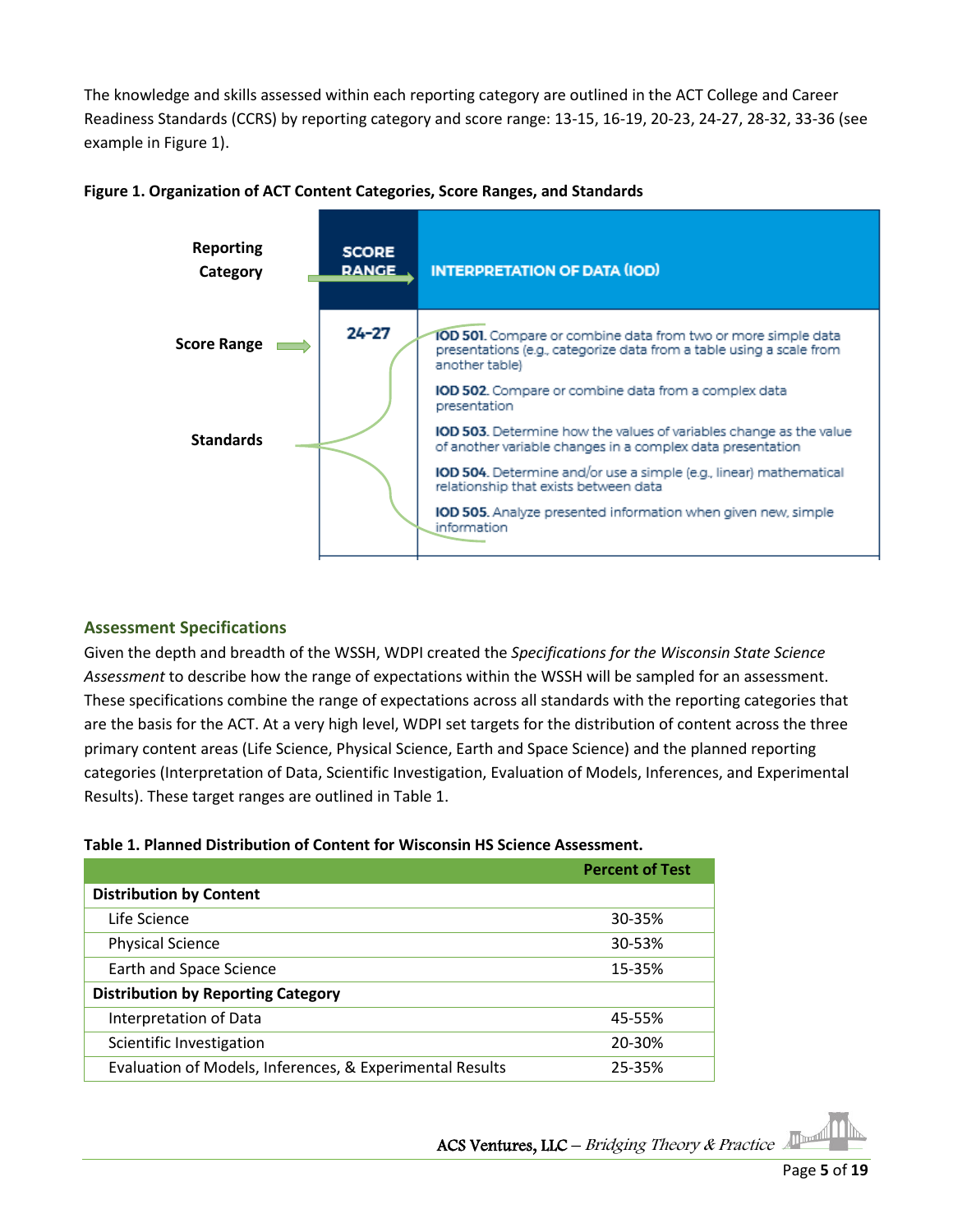Figure 2 (taken from the *Specifications* document) shows the expected relationship among the reporting categories, Crosscutting Concepts, Science and Engineering Practices, and Disciplinary Core Ideas. As is shown in the Figure, the Disciplinary Core Ideas serve as the foundation through which students can demonstrate their ability to use the Crosscutting Concepts and Science and Engineering Practices to demonstrate the skills in the three reporting areas (Interpretation of Data, Scientific Investigation, and Evaluation of Models, Inferences, & Experimental Results).



**Figure 2. Intended Alignment of the WSSH to the Wisconsin Science Reporting Categories.** 

#### **Alignment Approach**

Given that the *Specifications* represent how the WSSH should be assessed, the approach to evaluating alignment in this study was designed around determining whether the ACT Science test met those specifications.

To evaluate this connection, two questions were identified to be addressed:

The Theorem ACS Ventures, LLC – Bridging Theory & Practice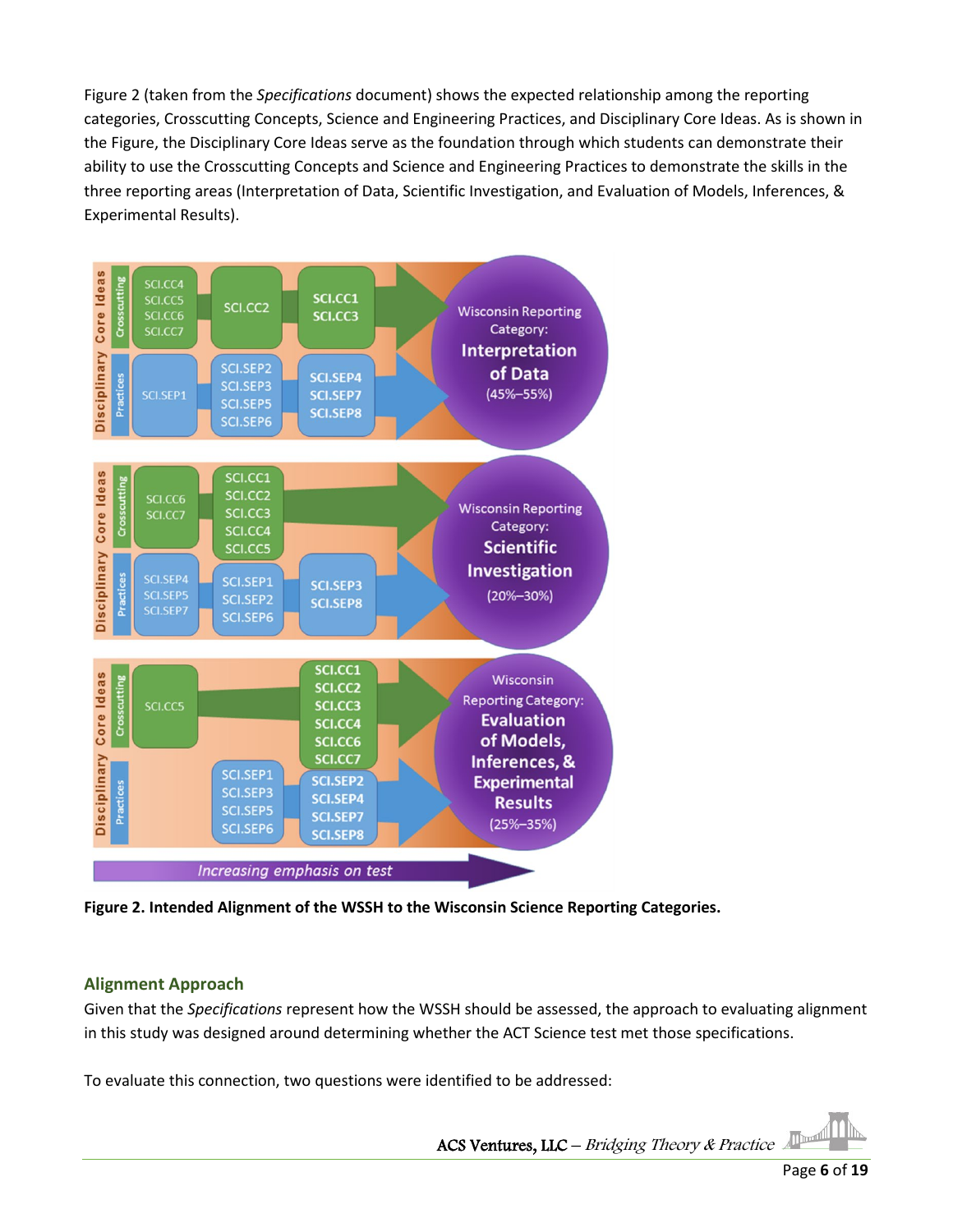#### **1) Does the ACT Science test measure a sample of the knowledge, skills, and abilities included within the WSSH?**

The first question targets whether the various dimensions of the WSSH are sampled. This includes measuring student ability within the Disciplinary Core Idea, integrating the Crosscutting Concepts, using the Science and Engineering Practices, and generating evidence that supports reporting in the three defined categories. To answer this question, panelists reviewed ACT Science test materials (standards, items) to find the connections to each of the dimensions and the reporting categories.

#### **2) Is the content included in the ACT Science test at an appropriate cognitive level given the performance indicators in the WSSH?**

This second question evaluates whether the KSAs being measured are at the right level of rigor for high school students. While traditional alignment approaches focus on evaluating cognitive complexity as a match (e.g., DOK of a standard matched that of an item), aligning to multidimensional standards makes the question a bit more complex. In addition, the wording of the WSSH in each area intentionally integrates a high level of cognitive process as it incorporates the three dimensions. Therefore, to answer this question, panelists were tasked with evaluating whether the cognitive demand of the ACT Science test content fell within the grade-level expectations for cognitive processing outlined in the performance indicators for the aligned WSSH standards.

#### **Alignment Tasks**

As noted above, the review of ACT Science test materials included an evaluation at multiple levels in order to develop a comprehensive picture as to how the knowledge and skills outlined in the *Specifications* representing the WSSH were measured by the ACT. The first level of focus was the ACT CCRS<sup>[1](#page-6-0)</sup> - panelists were asked to review each of the CCRS (56) and identify the alignment to the different areas of the WSSH. Because the CCRS describe a skill, the panelists were tasked with evaluating the measurement possibilities (i.e., how the CCRS could be assessed in conjunction with CCCs, SEPs, DCIs) by answering the following questions:

- **Which Crosscutting Concepts could be assessed in the context of this CCRS?** It was anticipated each ACT Science CCRS could be assessed incorporating a variety of Crosscutting Concepts.
- **Which Science and Engineering Practices could be assessed in the context of this CCRS?** It was anticipated each ACT Science CCRS could be assessed incorporating one or more Science and Engineering Practices.
- In which Domains could this CCRS be assessed? It was anticipated that a given ACT Science CCRS could be measured in multiple domains as these are written to be context free.
- **Do the knowledge and skills described in this CCRS fall within the range of expectations for students in high school? Or are they below/above the expectations for students in high school?**

<span id="page-6-0"></span> $1$  Full copies of the ACT Standards can be found in Appendix B or accessed here:

http://www.act.org/content/act/en/education-and-career-planning/college-and-career-readiness-standards.html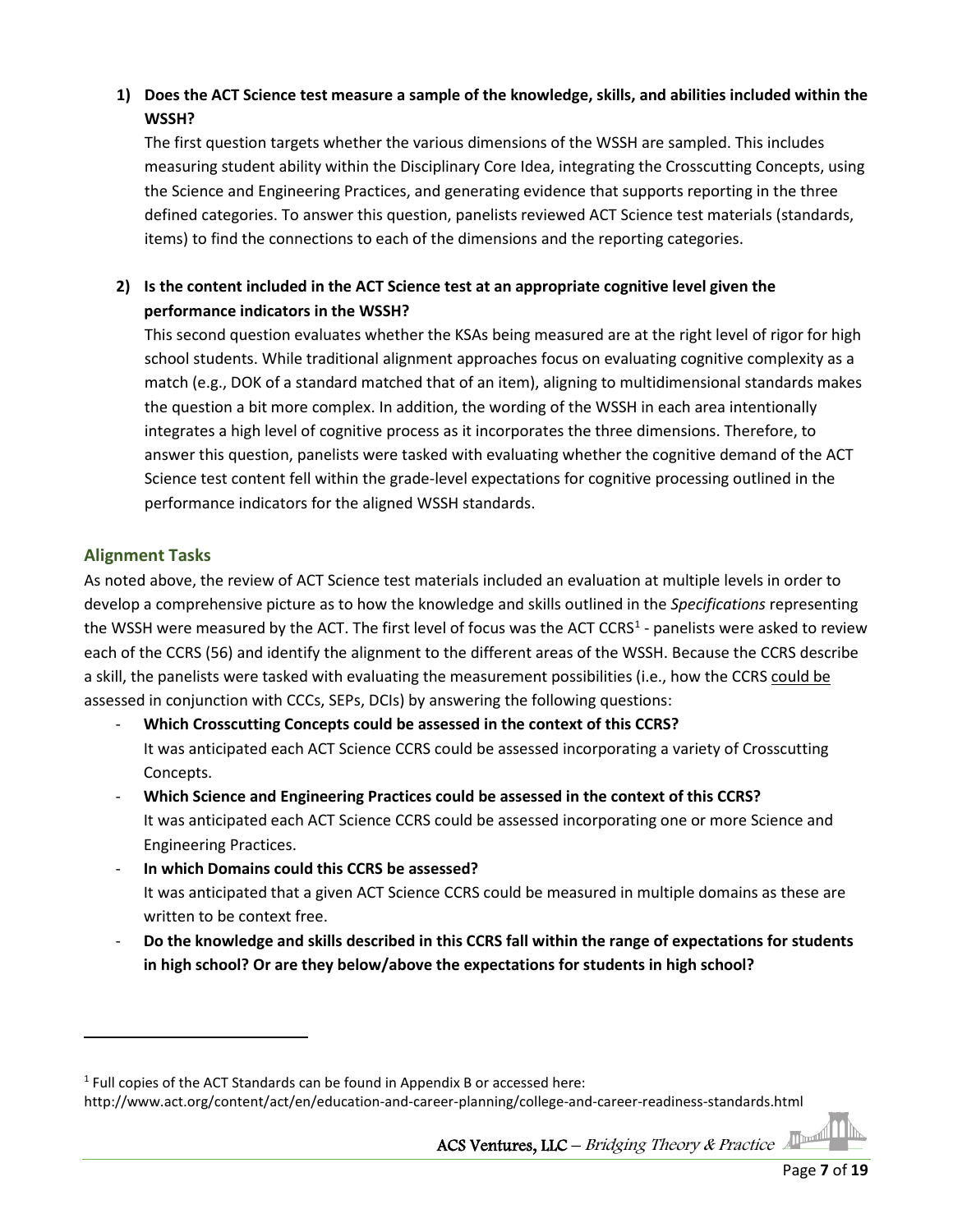It is expected that the cognitive demand of most CCRS will be targeting the high school grade band some would measure prerequisite skills (i.e., those CCRS that are targeted to lower score ranges). Panelists were tasked with identifying whether the CCRS knowledge/skill was within the performance indicators outlined for high school students within the aligned elements, above those indicators, or below those indicators.

In the second task, panelists reviewed three forms of the ACT Science test and identified the alignment to the *Specifications* (40 items per form X 3 forms = 120 total items). This rating task was similar to the CCRS task but with more specific judgments as to how the measurement in the item actually represents the different elements of the specifications. Panelists provided judgment on the alignment of each item by answering the following questions:

- **Which Crosscutting Concepts are being assessed by this item?** It was anticipated that most ACT Science test items would incorporate a Crosscutting Concept.
- **Which Science and Engineering Practices are being assessed by this item?** It was anticipated that most ACT Science test items would incorporate a Science and Engineering Practice.
- **In which Domain does this item fall?**

It was anticipated that each ACT Science test item would measure knowledge within a content domain as each item is linked to a passage about a Science topic or activity.

- **Do the knowledge and skills measured by this item fall within the range of expectations for students in high school? Or are they below or above the expectations for students in high school?**  It is expected that some items will measure pre-requisite skills (i.e., those targeted to lower score ranges) but that most will be targeting expectations that fall within those identified for the high school grade band standards. Panelists were tasked with identifying whether the knowledge/skills required to answer an item correct were within the performance indicators outlined for high school students within the aligned elements, above those expectations, or below those expectations. To note, the WSSH are written for high school but not a particular grade.

### <span id="page-7-0"></span>Data Collection

The expert judgments required to evaluate this alignment were gathered during an in-person meeting held in September of 2018. ACS was responsible for preparing all materials and facilitating the meeting. ACT staff provided access to the secure testing materials that were used throughout the study. WDPI recruited subject matter experts to serve as panelists based on their experience and expertise. Five panelists participated in the study representing different districts from across the state and had an average of [2](#page-7-1)3 years of experience<sup>2</sup>. Three held master's degrees and two held Doctorate degrees (see Appendix A for detailed panelist information).

On the first day, panelists were welcomed by ACS (Dr. Susan Davis-Becker) who explained the purpose of the meeting, the rules regarding test security, and provided the panelists with an orientation to the overall process

<span id="page-7-1"></span> $2$  WDPI recruited a total of seven panelists but two panelists were unable to attend at the last minute due to unforeseeable circumstances.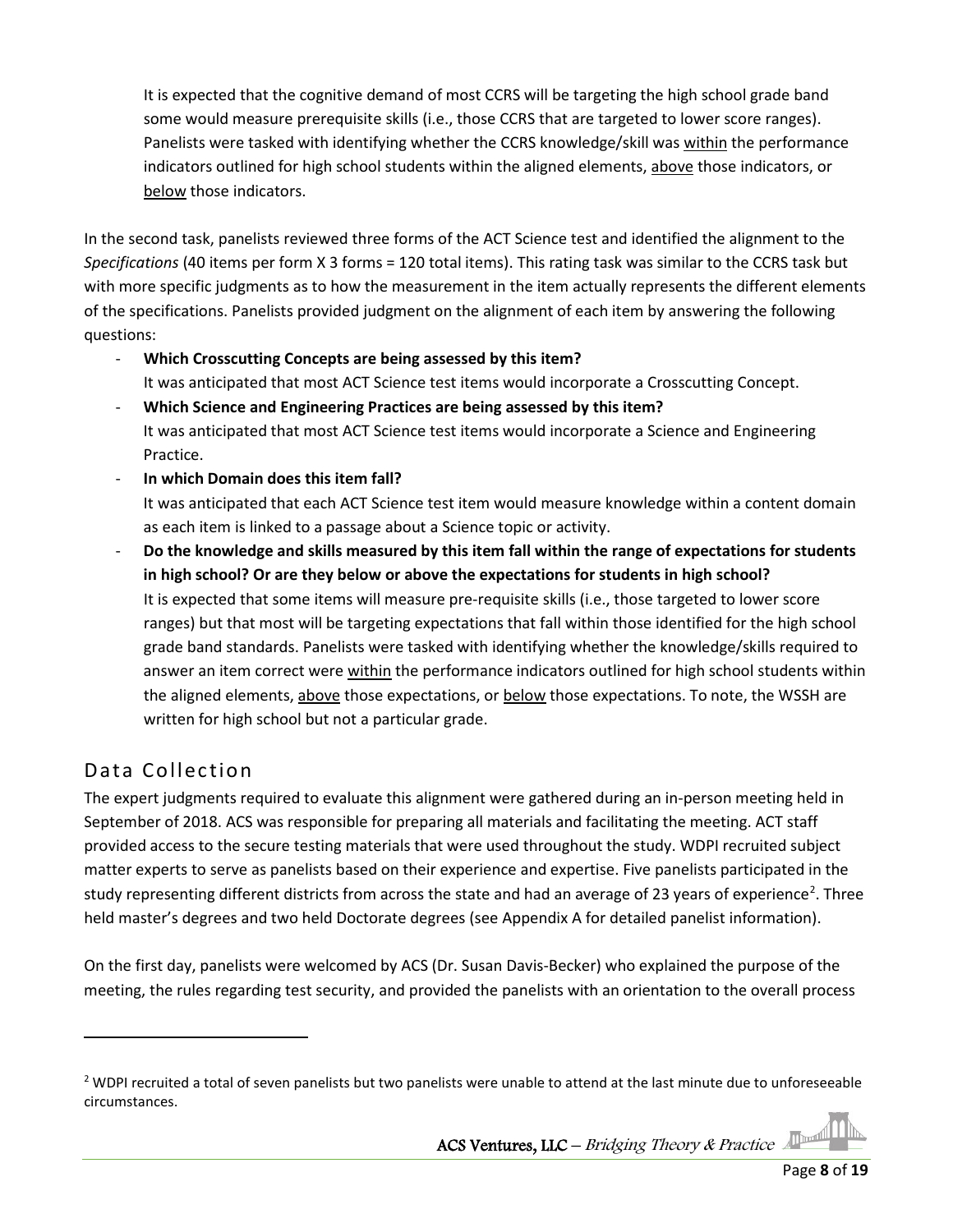and training on the specific judgments they were to make. During this first part of the process, panelists signed a confidentiality agreement with ACT and completed a demographic form documenting their expertise and experience.

To begin the first task (CCRS to WSSH), the ACS facilitator allowed the panel to align the first few CCRS together by discussing the targeted knowledge and skills, and how measurement of these might connect to the different dimensions of the WSSH. The panel then proceeded by working through the remaining CCRS one section at a time. For each CCRS, the panel made independent judgments as to the alignment and then came to consensus as a group. The final group consensus was recorded by the facilitator. When this task was complete, the facilitator provided additional training on the second task (ACT items to the WSSH) by reviewing a few sample items and allowing the panel to discuss thoughts on alignment as a group. The panel then moved through the remainder of the first form of the ACT (passage by passage) by making and recording independent alignment judgments and then discussing to come to consensus. The final consensus ratings were recorded by the facilitator. On the second day of the meeting, the panel repeated the process for Task 2 with the second and third form of the ACT. To complete the study, the panelists responded to an evaluation survey.

### <span id="page-8-0"></span>**Results**

The results are summarized by alignment question within this section of the report. The tables within this section provide a summary of the results from which the major findings and conclusions are drawn. The full set of consensus ratings can be found in Appendix B.

### Does the ACT Science test measure a sample of the knowledge, skills, and abilities included within the WSSH?

The purpose of this alignment question was to evaluate how the various dimensions of the WSSH could be sampled (based on a review of the CCRS) and how exemplar ACT Science test forms did sample from the WSSH.

#### **CCRS**

The values in Table 2 indicate what percent of the CCRS, within each reporting category, could be measured integrating each CCCs, SEPs, and DCI. These do not indicate a balance or proportional representation on a test form as the CCRS were created from a large sample of ACT items. Rather, these findings indicate that a reasonable sample is possible across these three dimensions. As shown in the table:

- Almost all CCRS could possibly be assessed with all CCCs. The only exceptions were some CCRS within the *Interpretation of Data* category that were not linked to the *Structure and Function* CCC.
- All CCRS were linked to one or more SEPs. Within each performance category, the panel found more possible measurement opportunities with some SEPs than others.
- All CCRS could be assessed within any of the DCIs.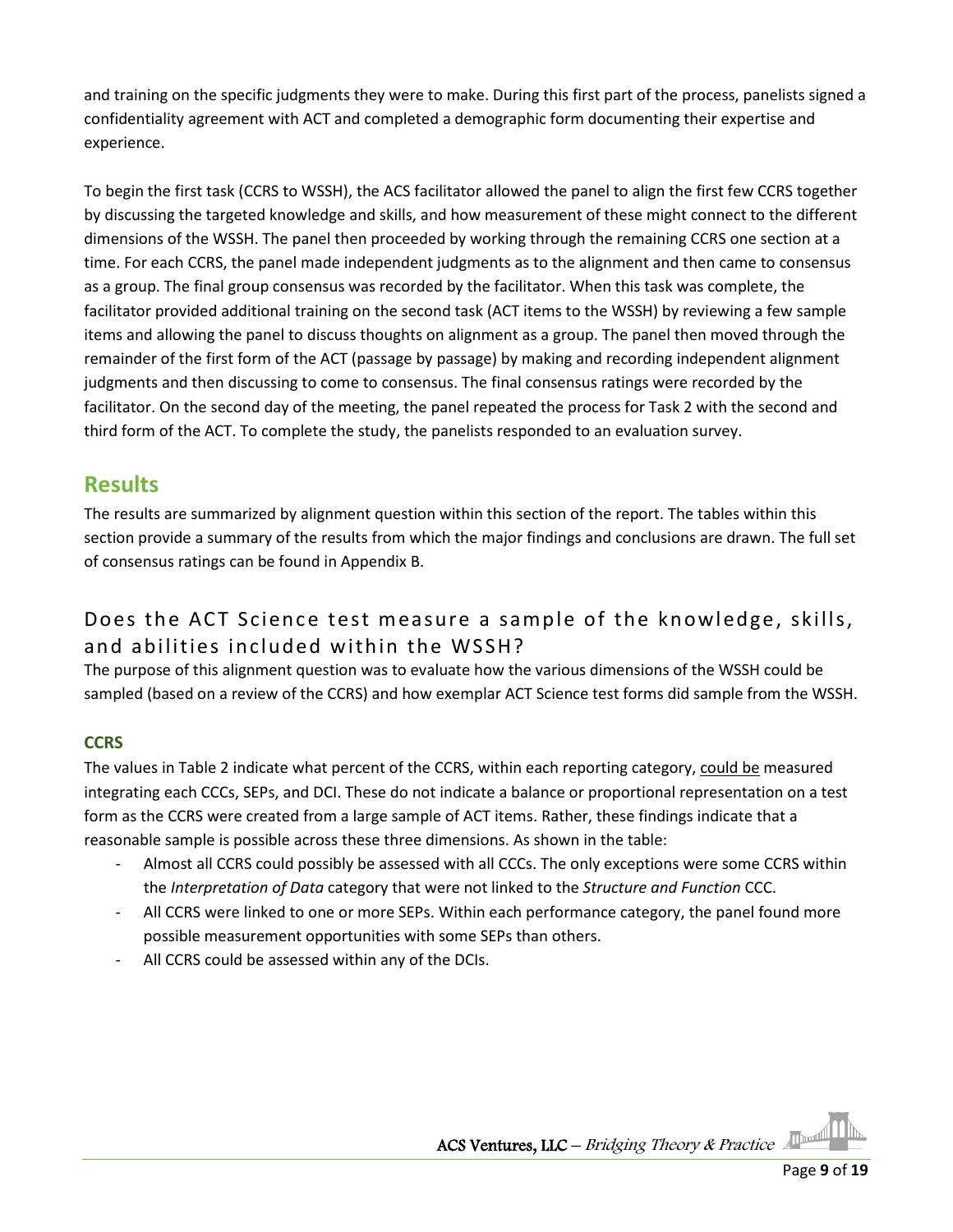#### **Table 2. CCRS Alignment Results to CCCs, SEPs, and DCIs.**

|                                                    | Interpretation<br>of Data | <b>Scientific</b><br>Investigation | <b>Evaluation of</b><br><b>Models, Inferences</b><br>& Experimental<br><b>Results</b> |
|----------------------------------------------------|---------------------------|------------------------------------|---------------------------------------------------------------------------------------|
| <b>Crosscutting Concepts</b>                       |                           |                                    |                                                                                       |
| CC1. Patterns                                      | 100%                      | 100%                               | 100%                                                                                  |
| CC2. Cause and effect                              | 100%                      | 100%                               | 100%                                                                                  |
| CC3. Scale, proportion, and quantity               | 100%                      | 100%                               | 100%                                                                                  |
| CC4. Systems and models                            | 100%                      | 100%                               | 100%                                                                                  |
| CC5. Energy and matter                             | 100%                      | 100%                               | 100%                                                                                  |
| CC6. Structure and function                        | 90%                       | 100%                               | 100%                                                                                  |
| CC7. Stability and change                          | 100%                      | 100%                               | 100%                                                                                  |
| <b>Science and Engineering Practices</b>           |                           |                                    |                                                                                       |
| SEP1. Ask questions and define problems            | 14%                       | 56%                                | 6%                                                                                    |
| SEP2. Develop and use models                       | 86%                       | 28%                                | 100%                                                                                  |
| SEP3. Plan and carry out investigations            | 5%                        | 100%                               | 0%                                                                                    |
| SEP4. Analyze and interpret data                   | 100%                      | 28%                                | 65%                                                                                   |
| SEP5. Mathematics and computational thinking       | 62%                       | 11%                                | 12%                                                                                   |
| SEP6. Construct explanations and design solutions  | 24%                       | 39%                                | 41%                                                                                   |
| SEP7. Engage in argument from evidence             | 5%                        | 11%                                | 41%                                                                                   |
| SEP8. Obtain, evaluate and communicate information | 100%                      | 22%                                | 47%                                                                                   |
| <b>Disciplinary Core Ideas</b>                     |                           |                                    |                                                                                       |
| Life Sciences                                      | 100%                      | 100%                               | 100%                                                                                  |
| <b>Physical Sciences</b>                           | 100%                      | 100%                               | 100%                                                                                  |
| <b>Earth and Space Sciences</b>                    | 100%                      | 100%                               | 100%                                                                                  |

#### **Items**

At the item level, the panelists identified the specific aspects of each dimension that were being measured and aligned an item to a reporting category. The results of this activity are shown in Table 3 by form. The percentages provided for the DCIs indicate the proportion of items on each form that were aligned to each of the content domains. The percentages provided for each reporting category indicate the proportion of items on each form that were aligned to each reporting category. Finally, the counts provided for the CCCs and SEPs indicate the number of items linked to each element within that dimension.

- The panel found some items on each form to align to each Domain and some items were identified as aligning to multiple content domains. In most cases, this was when an item was aligned to one of the target content domains in combination with the *Engineering, Technology, and the Application of Science* domain. The percentage of items, aligned to each domain, are shown in Table 3 compared to the target range from the *Specifications* document. As shown in the table, most domains on each form fell within the target range (these values are shown as *bold and italicized*).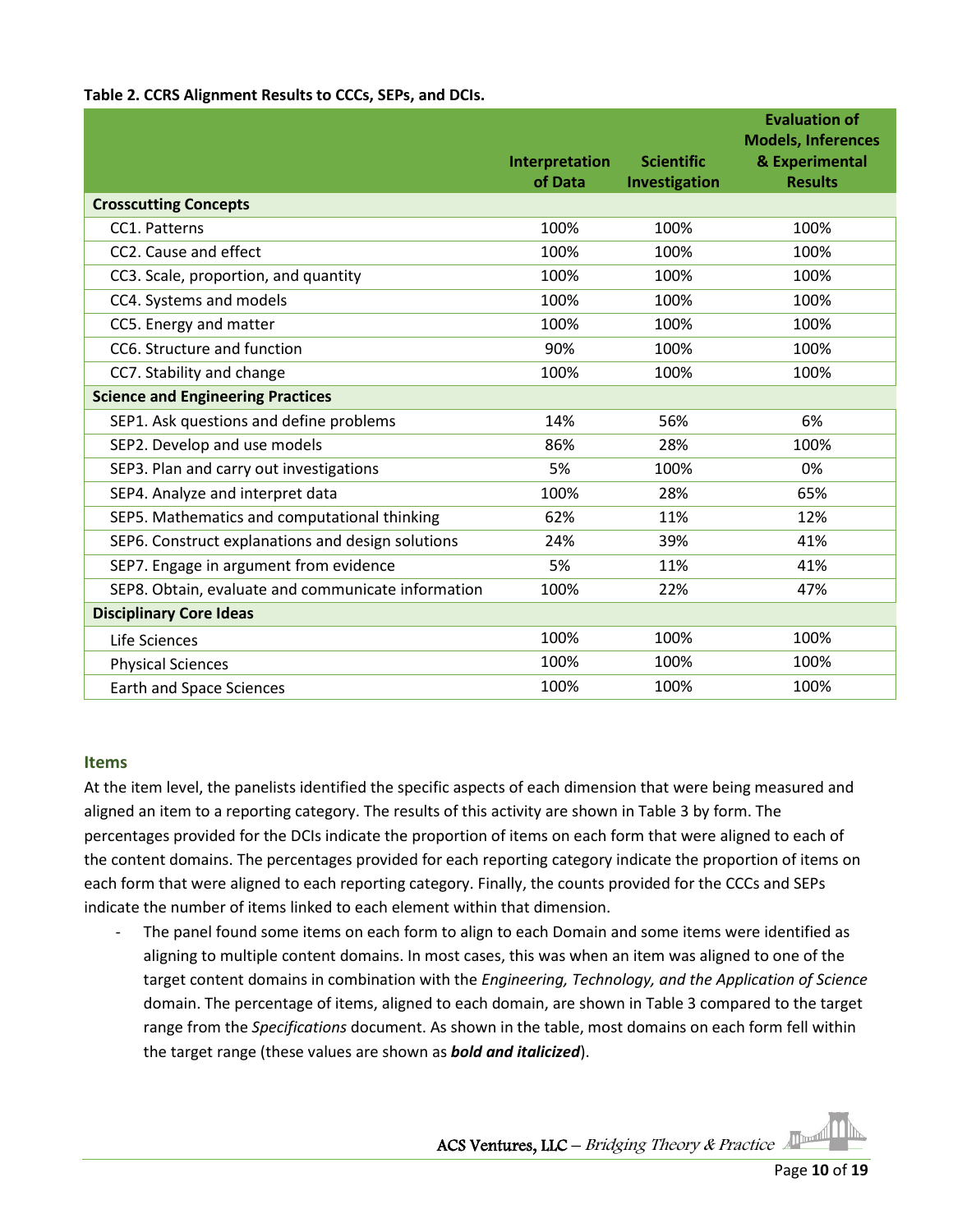- Panelists identified the reporting category they felt an item was most likely targeting<sup>[3](#page-10-0)</sup>. The percentage of items on each form linked to each reporting category is shown in Table 3 compared to the target range from the *Specifications* (these values are shown as *bold and italicized*).
- Almost all items (93%) were found to incorporate one or more Crosscutting Concepts. Several of the CCCs were aligned more frequently (e.g., *Systems and Models*, *Cause and Effect*) but overall, content on each form was linked to four or more CCCs.
- All items were found to incorporate one or more of the Science and Engineering Practices. Several of the SEPs were aligned more frequently (e.g., *Develop and Use Models*, *Analyze and Interpret Data*) but overall, content on each form was linked to six or more CCCs.

|                                                          | <b>Target</b> | <b>Form A</b> | <b>Form B</b>  | Form C       |
|----------------------------------------------------------|---------------|---------------|----------------|--------------|
| <b>Disciplinary Core Idea (Content Domain)</b>           |               |               |                |              |
| Life Sciences                                            | 30-35%        | 35%           | 33%            | 25%          |
| <b>Physical Sciences</b>                                 | 30-53%        | 50%           | 53%            | 48%          |
| <b>Earth and Space Sciences</b>                          | 15-35%        | 18%           | 10%            | 18%          |
| Engineering, Technology, and the Application of Science  | $-4$          | 33%           | 35%            | 25%          |
| <b>Reporting Categories</b>                              |               |               |                |              |
| Interpretation of Data                                   | 45-55%        | 48%           | 60%            | 53%          |
| Scientific Investigation                                 | 20-30%        | 15%           | 20%            | 18%          |
| Evaluation of Models, Inferences, & Experimental Results | 25-35%        | 38%           | 20%            | 30%          |
| <b>Crosscutting Concepts</b>                             |               |               |                |              |
| CC1. Patterns                                            |               | 7             | 0              | 3            |
| CC2. Cause and effect                                    |               | 5             | 5              | 12           |
| CC3. Scale, proportion, and quantity                     |               | $\mathbf{0}$  | 14             | 1            |
| CC4. Systems and models                                  |               | 20            | 12             | 19           |
| CC5. Energy and matter                                   |               | $\mathbf{0}$  | 1              | 1            |
| CC6. Structure and function                              |               | $\mathbf 0$   | 8              | 3            |
| CC7. Stability and change                                |               | $\Omega$      | $\Omega$       | $\mathbf{1}$ |
| None                                                     |               | 8             | 0              | 0            |
| <b>Science and Engineering Practices</b>                 |               |               |                |              |
| SEP1. Ask questions and define problems                  |               | 0             | $\mathbf{0}$   | 0            |
| SEP2. Develop and use models                             |               | 6             | $\overline{2}$ | 4            |
| SEP3. Plan and carry out investigations                  |               | 3             | 6              | 8            |

#### **Table 3. Item Alignment Results to DCIs, Reporting Categories, CCCs, and SEPs (by form)**

<span id="page-10-0"></span><sup>&</sup>lt;sup>3</sup> During item development, ACT identified the targeted reporting category. This was compared to the panelists' judgments post study. Overall, the panel agreed with the ACT judgment 71% of the time. Overall, the panel often found themselves debating the nuances between particular aspects of two reporting categories and these minor differences may have resulted in some of the disagreement with the intended alignment.

<span id="page-10-1"></span><sup>4</sup> This domain (ETS) was identified as being measured in conjunction with other domains and therefore there is not a specific target for the percent of items.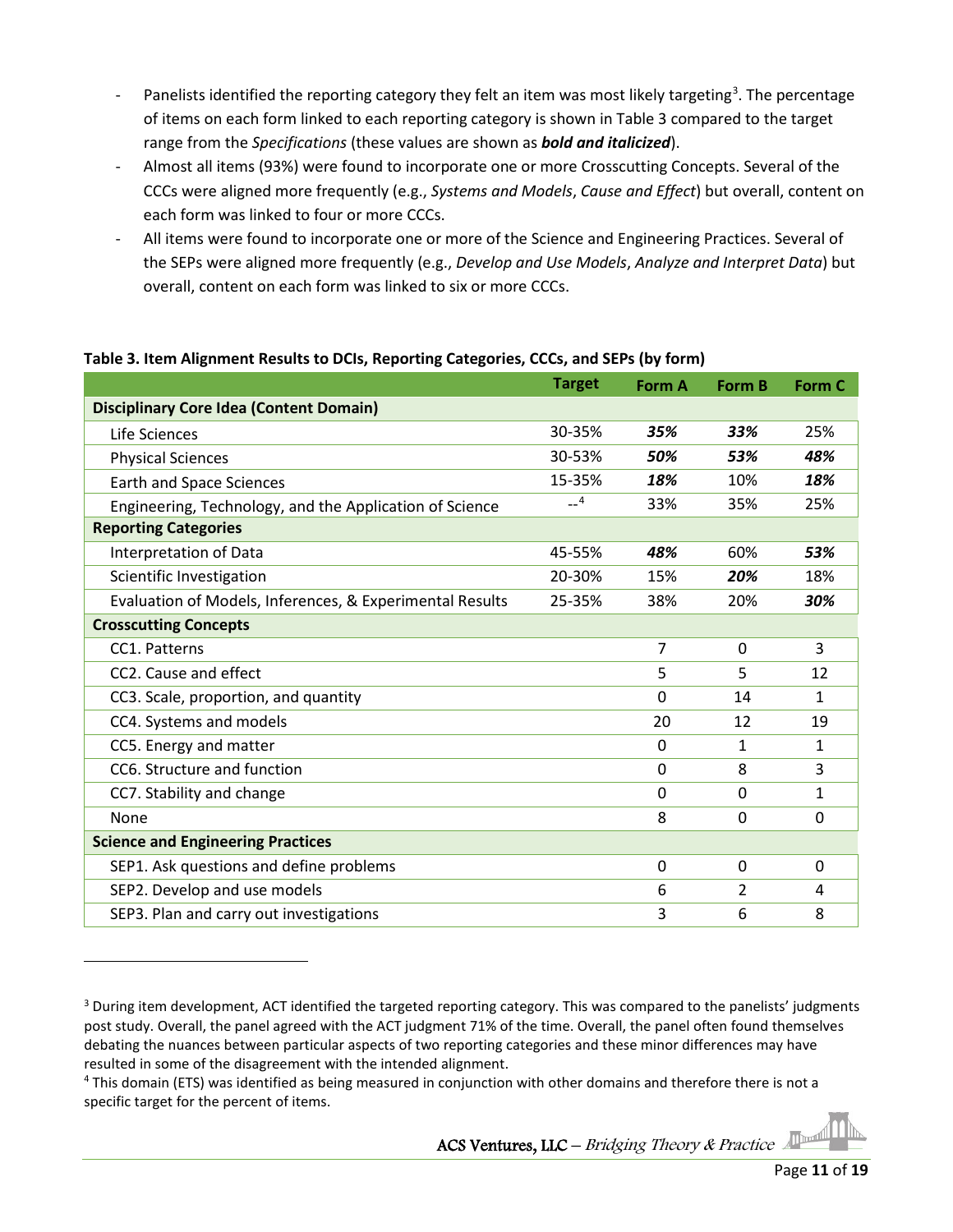|                                                    | <b>Target</b> | Form A | <b>Form B</b> | Form C |
|----------------------------------------------------|---------------|--------|---------------|--------|
| SEP4. Analyze and interpret data                   |               | 24     | 26            | 19     |
| SEP5. Mathematics and computational thinking       |               |        |               |        |
| SEP6. Construct explanations and design solutions  |               | 0      |               |        |
| SEP7. Engage in argument from evidence             |               |        |               |        |
| SEP8. Obtain, evaluate and communicate information |               |        |               | 6      |
| None                                               |               | 0      |               |        |

In summary, the evidence from the alignment of the CCRS and the ACT Items suggest that the ACT Science test can and does measure from a sample of Disciplinary Core Ideas (Content Domains), CCCs, and SEPs in a way that supports the intended reporting scheme with minor deviations from the targets in the *Specifications*.

# Is the content included in the ACT Science test at an appropriate cognitive level given the performance indicators in the WSSH?

This second question was designed to evaluate whether the KSAs being measured are at the right level of rigor for high school students. While traditional alignment approaches focus on evaluating cognitive complexity as a match (e.g., DOK of a standard matched that of an item), aligning to multiple multidimensional standards makes the question a bit more complex. In addition, the wording of the WSSH in each area intentionally integrates a high level of cognitive process as it incorporates the three dimensions. However, each standard includes a series of performance indicators for high school (and other grade bands). These performance indicators outline the level of knowledge and skills that students are expected to apply when demonstrating competency related to that standard. Panelists were asked to consider the collective performance indicators for the aligned dimensions/standards and determine if the knowledge and skills described in each CCRS or measured by each item were within the range of expectations outlined for high school, above those expectations, or below those expectations.

#### **CCRS**

Table 4 below shows the results of the grade level evaluation for the CCRS within each reporting category. Approximately half of the CCRS within each reporting category were found to be within the grade-level expectations for cognitive processing. The remaining CCRS were found to represent knowledge and skills that were either above or below the grade level expectations. For the *Interpretation of Data* and *Scientific Investigations*, these were roughly balanced (1/4 of CCRS below grade level, 1/4 of CCRS above). The CCRS for the *Evaluation of Models, Inferences, & Experimental Results* appears to include more knowledge/skills that are above the grade level expectations rather than below. When looking across the score scale range (categories defined by ACT organization of the CCRS), the expected pattern emerges. The CCRS identified as measuring knowledge and skills below the grade level expectations for cognitive processes represent the lower score ranges on the ACT, those within the grade level expectations for cognitive processes represented the middle of the ACT score scale, and finally those representing knowledge and skills above grade level represent the highest ACT score ranges.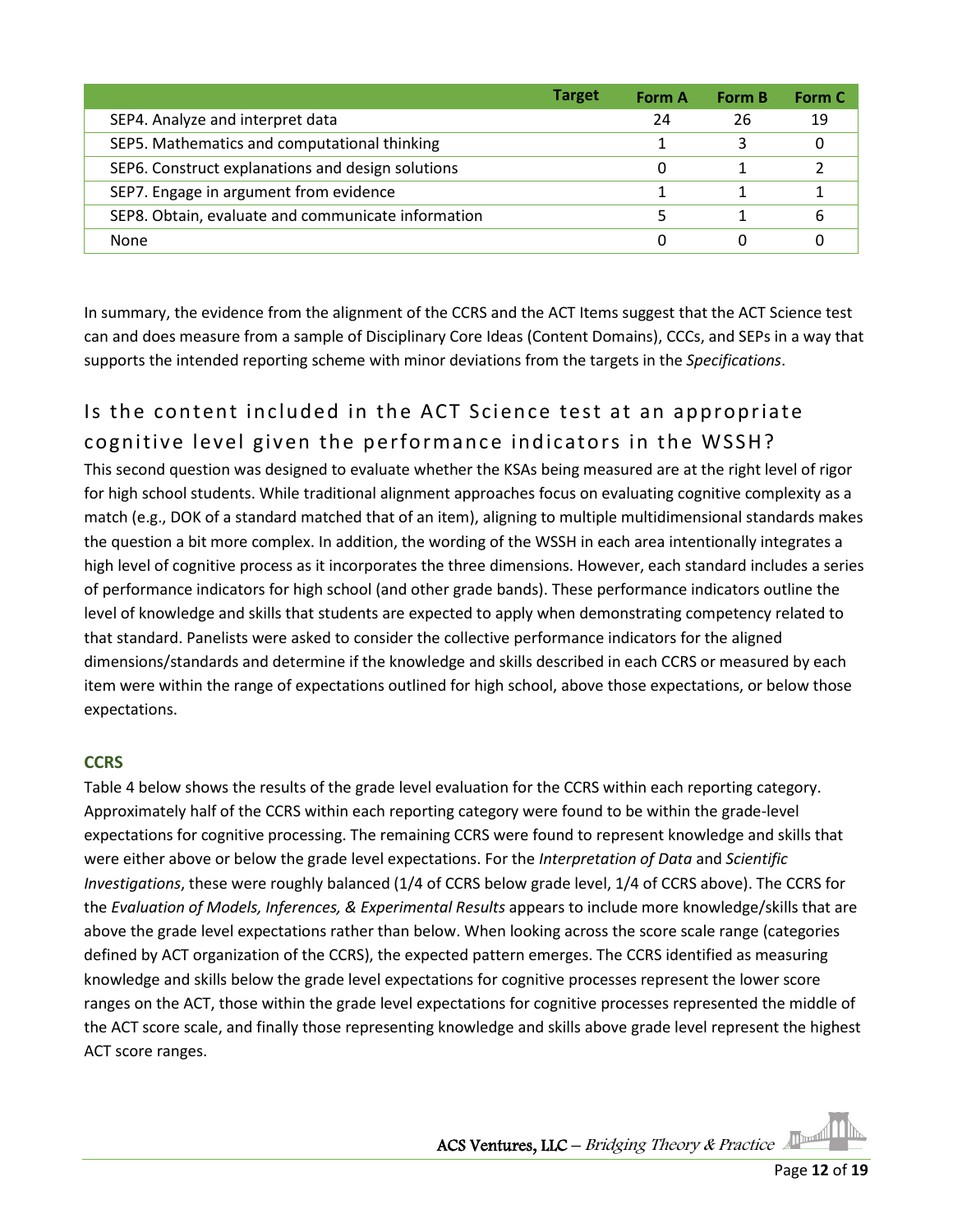|                                                                     | ັ            |                |                          |           | . .           |          |          |
|---------------------------------------------------------------------|--------------|----------------|--------------------------|-----------|---------------|----------|----------|
|                                                                     | <b>Total</b> | $13 - 15$      | $16 - 19$                | $20 - 23$ | $24 - 27$     | 28-32    | 33-36    |
| <b>Interpretation of Data</b>                                       |              |                |                          |           |               |          |          |
| <b>Below</b>                                                        | 24%          | 3              | 2                        | 0         | 0             | 0        | 0        |
| Within                                                              | 52%          | $\Omega$       | 2                        | 4         | 5             | 0        | $\Omega$ |
| Above                                                               | 24%          | 0              | 0                        | 0         | 0             | 3        | 2        |
| <b>Scientific Investigation</b>                                     |              |                |                          |           |               |          |          |
| <b>Below</b>                                                        | 22%          | $\overline{2}$ | 1                        | 1         | 0             | $\Omega$ | $\Omega$ |
| Within                                                              | 50%          | $\Omega$       | $\overline{\mathcal{L}}$ | 4         | 1             | 1        |          |
| Above                                                               | 28%          | $\Omega$       | 0                        | 0         | 2             | 1        | 2        |
| <b>Evaluation of Models, Inferences, &amp; Experimental Results</b> |              |                |                          |           |               |          |          |
| <b>Below</b>                                                        | 6%           | 1              | 0                        | 0         | 0             | $\Omega$ | $\Omega$ |
| Within                                                              | 53%          | 0              | 2                        | 4         | 3             | 0        | 0        |
| Above                                                               | 41%          | $\Omega$       | 0                        | 0         | $\mathcal{P}$ | 3        | 2        |

#### **Table 4. Evaluation of CCRS against Grade Level Expectations (by score range)**

#### **Items**

At the item level, panelists identified whether the assessed knowledge and skills fell within the grade level expectations described for each of the aligned standards. As shown in Table 5, the majority of items on each form were found to fall within the grade-level expectations for cognitive processes. The overall distribution was very similar for Forms B and C whereas Form A had more items falling Below and Above grade level.

#### **Table 5. Evaluation of Items against Grade Level Expectations (by Form)**

|              | <b>Form A</b> | Form B | Form C |
|--------------|---------------|--------|--------|
| <b>Below</b> | 20%           | 18%    | 13%    |
| Within       | 58%           | 73%    | 78%    |
| Above        | 23%           | 10%    | 10%    |

In summary, the evidence from the evaluation of grade level appropriateness of the ACT Science test suggests that the majority of content on the exam does target the grade-level knowledge and skills expected for students in high school based on the WSSH. The content that falls outside this range is likely a reflection of the purpose of the ACT which is to measure college readiness of students across a range of abilities.

#### <span id="page-12-0"></span>Panelist Evaluation

The results of the post-study evaluation are shown in Table 6. Panelists provided feedback as to how prepared they felt for each task, the time allocated to each part of the training, their confidence in the tasks they completed, the time allocated to complete the tasks, and the overall success of the study. As is shown in the Table, the panel generally felt prepared for each task, the right amount of time was allocated to each training component, confidence in their completed work, and that there was an appropriate amount of time allocated to completing each task. The panelists were also allowed to provide comments on their perceptions of the alignment study which are included in Appendix C.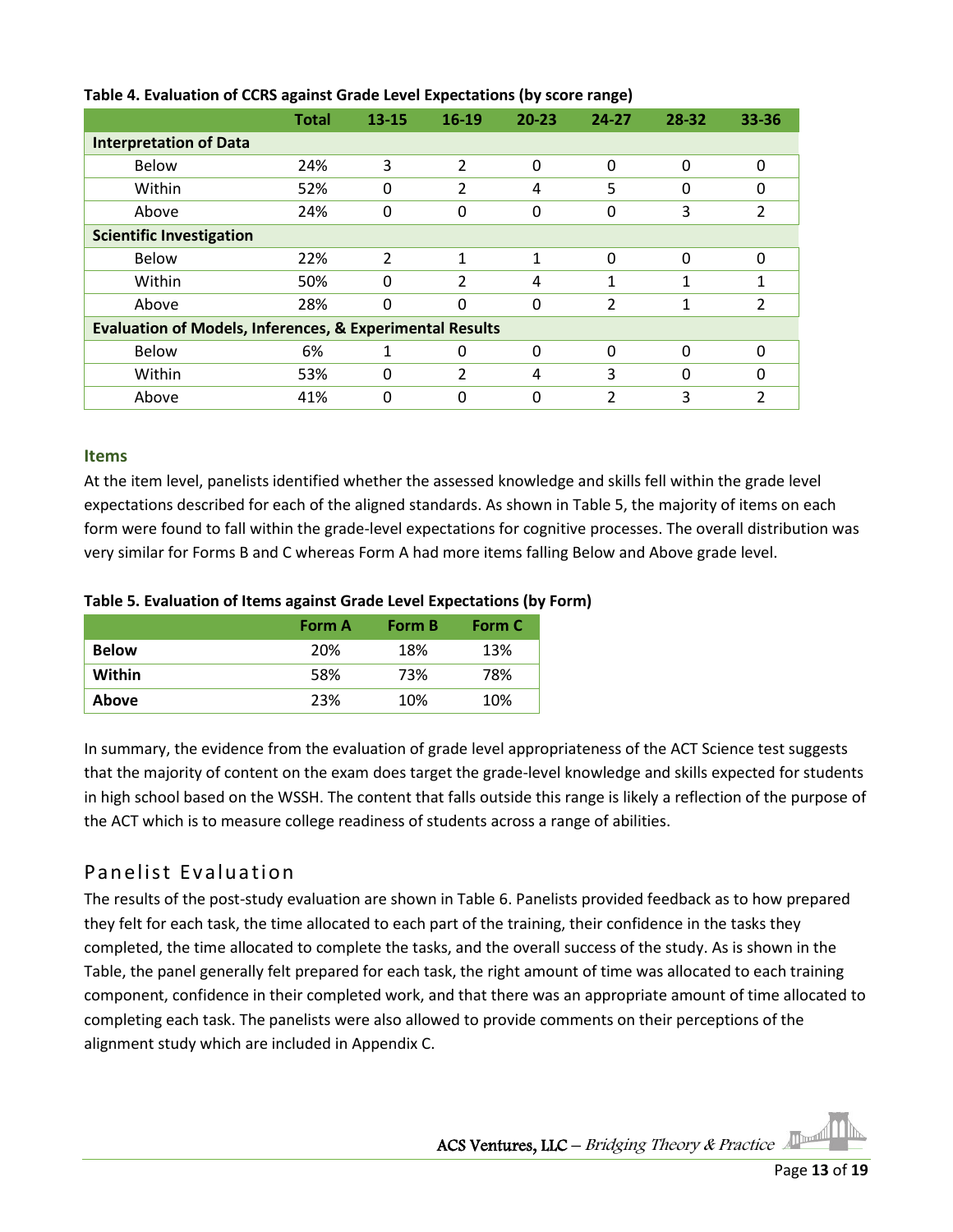#### **Table 6. Evaluation results by Panel**

|                                                                             | <b>Median</b>            |
|-----------------------------------------------------------------------------|--------------------------|
| Rate how well the Training prepared you for each of the alignment tasks     |                          |
| 1=Not Prepared, 2=Somewhat Prepared, 3=Very Prepared                        |                          |
| Task 1 - Alignment of the ACT CCRS to the WSSH                              | 3                        |
| Task 2 - Alignment of the ACT test forms to the WSSH                        | 3                        |
| <b>Rate the Time allocated to Training</b>                                  |                          |
| 1=Not enough time, 2=The right amount of time, 3=Too much time              |                          |
| Task 1 - Alignment of the ACT CCRS to the WSSH                              | $\overline{\mathcal{L}}$ |
| Task 2 - Alignment of the ACT test forms to the WSSH                        | 2                        |
| Rate your confidence in each of the alignment tasks                         |                          |
| 1=Not Very Confident, 2=Somewhat Confident, 3=Very Confident                |                          |
| Task 1 - Alignment of the ACT CCRS to the WSSH                              | 3                        |
| Task 2 - Alignment of the ACT test forms to the WSSH                        | 3                        |
| Rate the time allocated to each task                                        |                          |
| 1=Not enough time, 2=The right amount of time, 3=Too much time              |                          |
| Task 1 - Alignment of the ACT CCRS to the WSSH                              | $\mathfrak{p}$           |
| Task 2 - Alignment of the ACT test forms to the WSSH                        | $\overline{2}$           |
| Overall success of the alignment study                                      | 4                        |
| 1= Totally Unsuccessful, 2=Unsuccessful, 3=Successful, 4=Totally Successful |                          |

### <span id="page-13-0"></span>**Overall Findings**

Based upon the review of the ACT Science test at multiple levels and comparison of the measured knowledge and skills to the *Specifications* set for assessment of the WSSH, several key findings were identified for the WDPI as they evaluate the use of the ACT. Among the critical findings are:

#### **1) Does the ACT Science test measure a sample of the knowledge, skills, and abilities included within the WSSH?**

The panel found that the ACT CCRS supported the measurement of knowledge and skills incorporating the Crosscutting Concepts and the Science and Engineering Practices within the context of the Disciplinary Core Ideas. In addition, the ACT Science items were all linked to multiple dimensions and provided a distribution of measurement across the DCIs, the SEPs, the CCCs, and the reporting categories. A few of the specific findings deviated from the targeted ranges outlined in the *Specifications* which should be reviewed by WDPI and ACT when developing future forms of the test.

#### **2) Is the content included in the ACT Science test at an appropriate cognitive level given the performance indicators in the WSSH?**

Overall, the panel found that the CCRS and ACT Science test items largely measured knowledge and skills in a way that aligned to the grade level performance indicators outlined within the WSSH. As expected, some measurement spanned beyond targeted range but likely reflects the larger purpose and design of the ACT.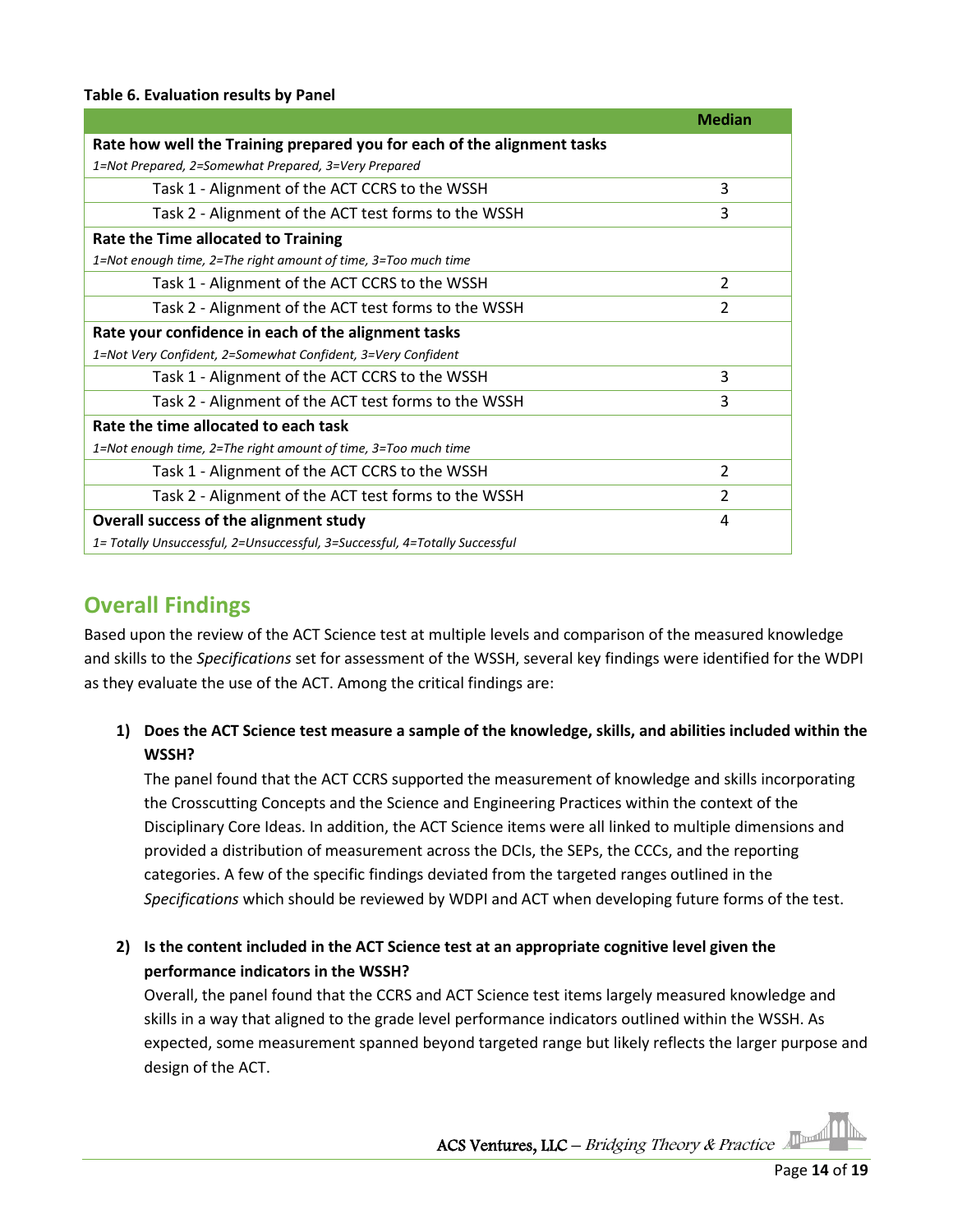Based on the results of the evaluation, the panel comprised to complete this alignment activity indicated that they felt comfortable completing the work and that they indicated a high degree of confidence in the results.

### <span id="page-14-0"></span>Evaluation of Validity Evidence

To evaluate the alignment study, we applied the validation framework suggested by Davis-Becker and Buckendahl (2013). Within this framework, the authors suggested four sources of evidence that should be considered in the validation process: procedural, internal, external, and utility. Threats to validity observed in these areas should mitigate policymakers' judgments regarding the usefulness of the results and the validity of the interpretation. Evidence within each of these areas that was observed in this study is discussed here.

#### **Procedural**

Procedural evidence was available when considering panelist selection and qualifications, choice of methodology, application of the methodology, and panelists' perspectives about the implementation of the methodology. For this study, the recruited panel included experienced educators in various roles from across the state. In addition, the panelists were independent of any development and validation activities for the ACT. Completing two levels of alignment judgments allowed for the analyses to provide two perspectives on how the ACT aligned with the *Specifications* for measuring the WSSH. In addition, modifications to the traditional judgments of cognitive complexity were made to reflect the organization and multidimensional nature of the WSSH. Panelists' perspectives on the process were collected and the evaluation responses were consistently positive.

#### **Internal**

The internal evidence for alignment studies can be evaluated by examining the consistency of panelists' ratings and the convergence of the recommendations. For this study, the rating tasks and decision rules were based on agreement/consensus judgments and each of the panels were consistently able to reach consensus judgments for each of the tasks assigned to them. Although the results should not be interpreted as unanimous support for every judgment by the panelists, the panelists worked well together in evaluating differences of opinion to calibrate amongst themselves on each judgmental task and determine the most appropriate consensus judgment. In addition, their evaluation ratings suggested they were confident in the results and for the consensus activities this includes the known final judgments on alignment.

#### **External**

External evidence is often the most difficult to obtain but in the design of this study, the ability to look at the results across levels provided one source of such evidence. Between the two markers, several indicators of consistency were found:

- All ACT CCRS and ACT Science items were aligned to multiple dimensions of the WSSH.
- At the Content Domain level, the panel identified the CCRS as being written in a way that could support measurement in any Domain and that the items were distributed across the domains.
- Across the Crosscutting Concepts, the panel found the CCRS could integrate most (if not all) of these concepts and found that the items on each form targeted a range of concepts.
- Across the Science and Engineering Practices, the panel found that each CCRS could likely integrate one or more practice and found that the items on each form targeted a range of practices.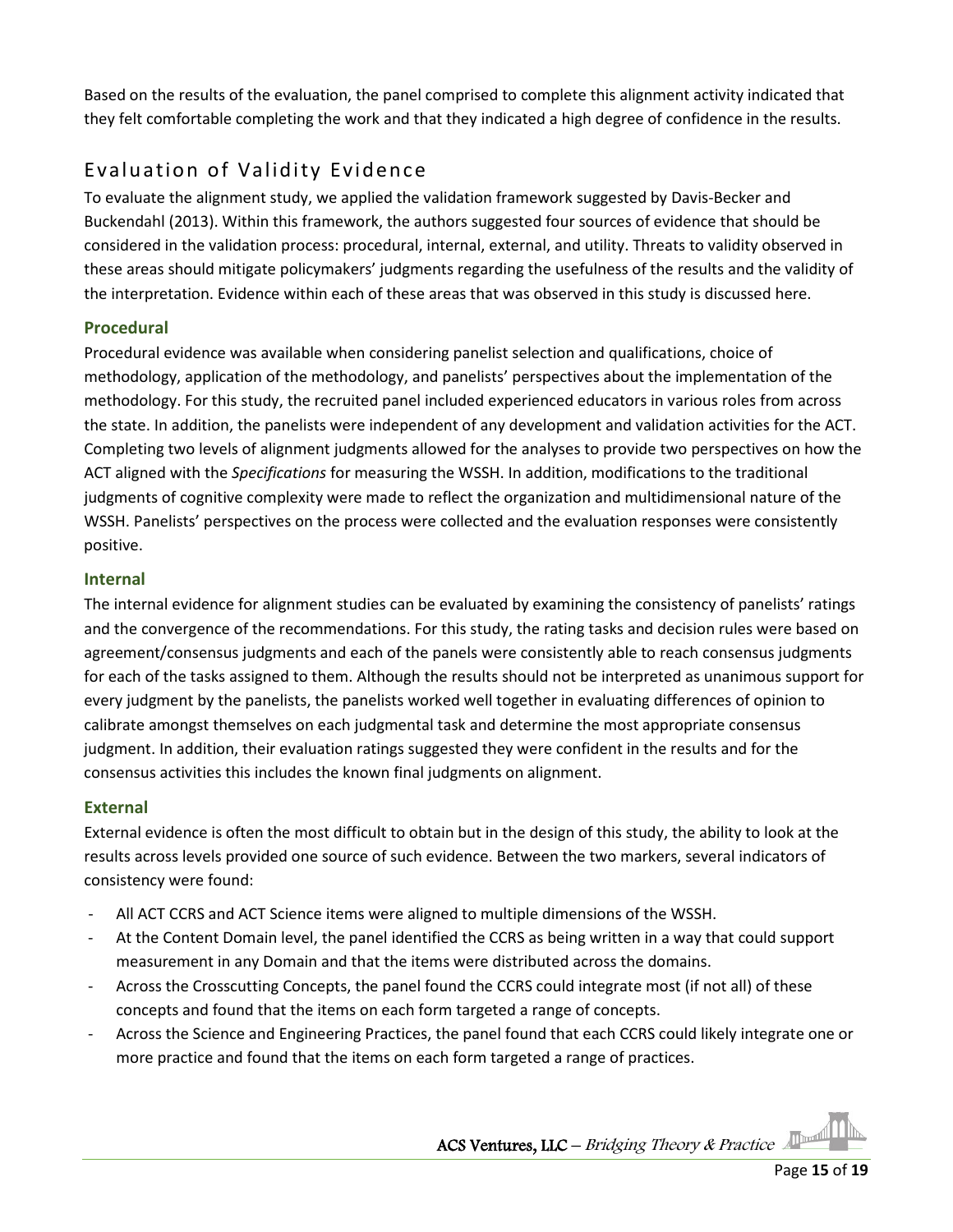When evaluating the ACT for grade-level appropriateness, both levels of evaluation yielded a distribution largely focused on grade-level expectations with the remaining content split below and above the grade level expectations.

#### **Utility**

Evidence of utility is based largely on the extent to which the summative and formative feedback can be used to inform policy and operational decisions related to the interpretation of exam scores. This study reviewed the alignment of the ACT to the *Specifications* for measurement of the WSSH, using both ACT items and the ACT CCRS across the entire score range. As a result, we believe that the summative information from the study provide the evidence necessary for Wisconsin to move forward with the use of the ACT as their high school statewide assessment for Science representing a sampling of the WSSH. The deviations observed from the targets in the *Specifications* and some of the between form difference should be investigated further by WDPI and ACT as they design future test forms.

### <span id="page-15-0"></span>**References**

- Davis-Becker S. & Buckendahl, C. W. (2013). A proposed framework for evaluating alignment studies. *Educational measurement: Issues and practice, 32*(1), 23-33.
- Webb, N. L. (1997). Criteria for alignment of expectations and assessments in mathematics and science education (Council of Chief State School Officers and National Institute for Science Education Research Monograph No. 6). Madison, WI: University of Wisconsin, Wisconsin Center for Education Research.
- Webb, N. L. (2007). Issues related to judging the alignment of curriculum standards and assessments*. Applied Measurement in Education, 20*(1), 7-26.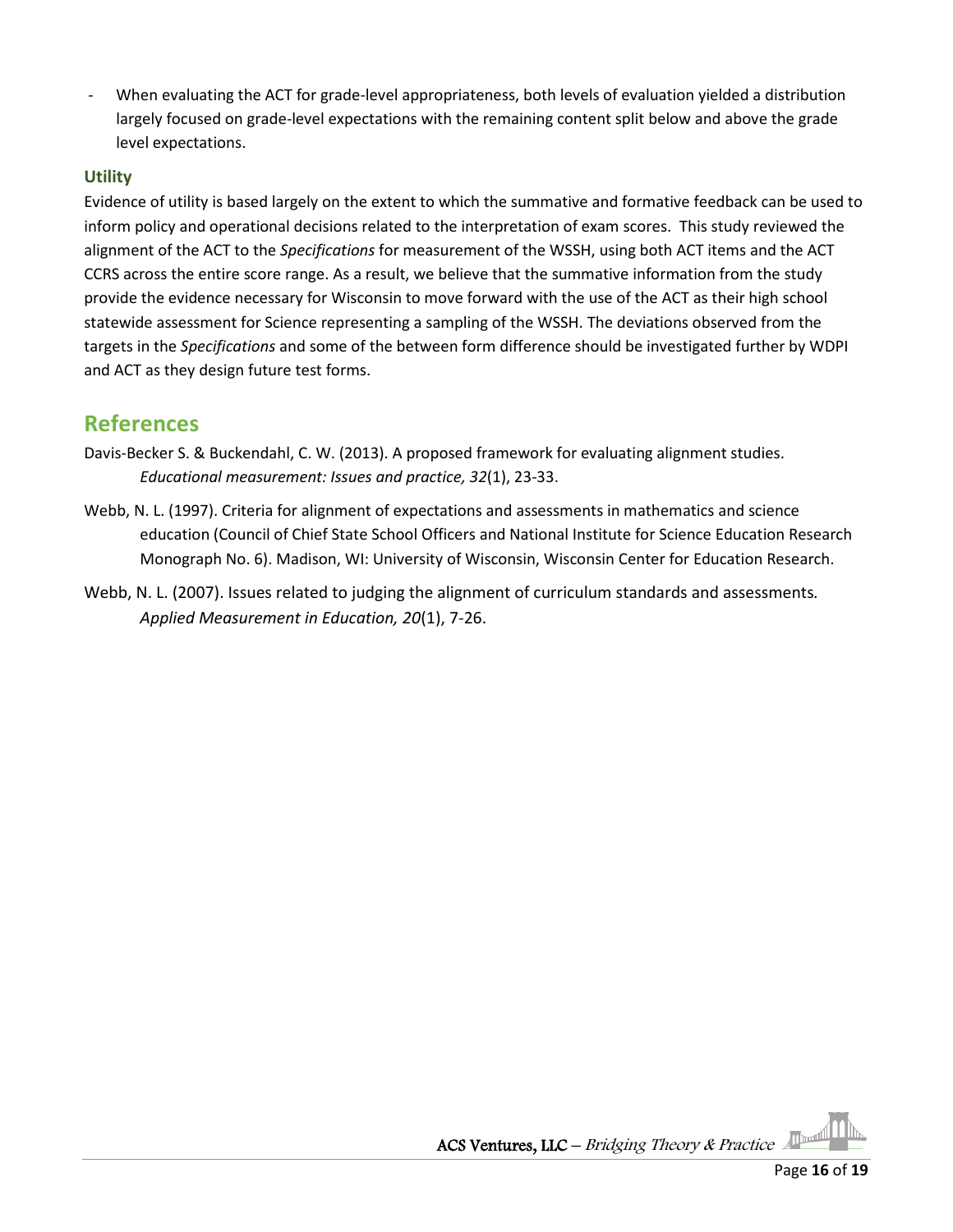# <span id="page-16-0"></span>**Appendix A: Demographic Information of Panelists**

Table A.1 provides additional detail on the demographic information for the five<sup>[5](#page-16-1)</sup> panelists.

| <b>Panelist</b> | <b>Employer</b>           | <b>Title</b>           | <b>Grades</b> | <b>Years of</b><br><b>Experience</b> | <b>Highest</b><br><b>Degree</b> |
|-----------------|---------------------------|------------------------|---------------|--------------------------------------|---------------------------------|
| 1               | Milwaukee Public          | Director of Research,  | All           | 32                                   | Ph.D.                           |
|                 | <b>Schools</b>            | Assessment, and Data   |               |                                      |                                 |
| $\overline{2}$  | <b>Waunakee Community</b> | Director of Curriculum | <b>PK-12</b>  | 28                                   | M.A.                            |
|                 | <b>School District</b>    | and Instruction        |               |                                      |                                 |
| 3               | School District of        | Science Teacher        | $10 - 12$     | 15                                   | M.A.                            |
|                 | Oakfield                  |                        |               |                                      |                                 |
| 4               | MAPSD (Medford)           | Teacher                | $9 - 12$      | 6                                    | M.A.                            |
| 5               | Madison Metropolitan      | Director of            | $K-12$        | 33                                   | Ed.D.                           |
|                 | <b>School District</b>    | Assessment             |               |                                      |                                 |

**Table A.1 Panelist Demographic Information**

<span id="page-16-1"></span><sup>&</sup>lt;sup>5</sup> WDPI recruited a total of seven panelists but two panelists were unable to attend at the last minute due to unforeseeable circumstances.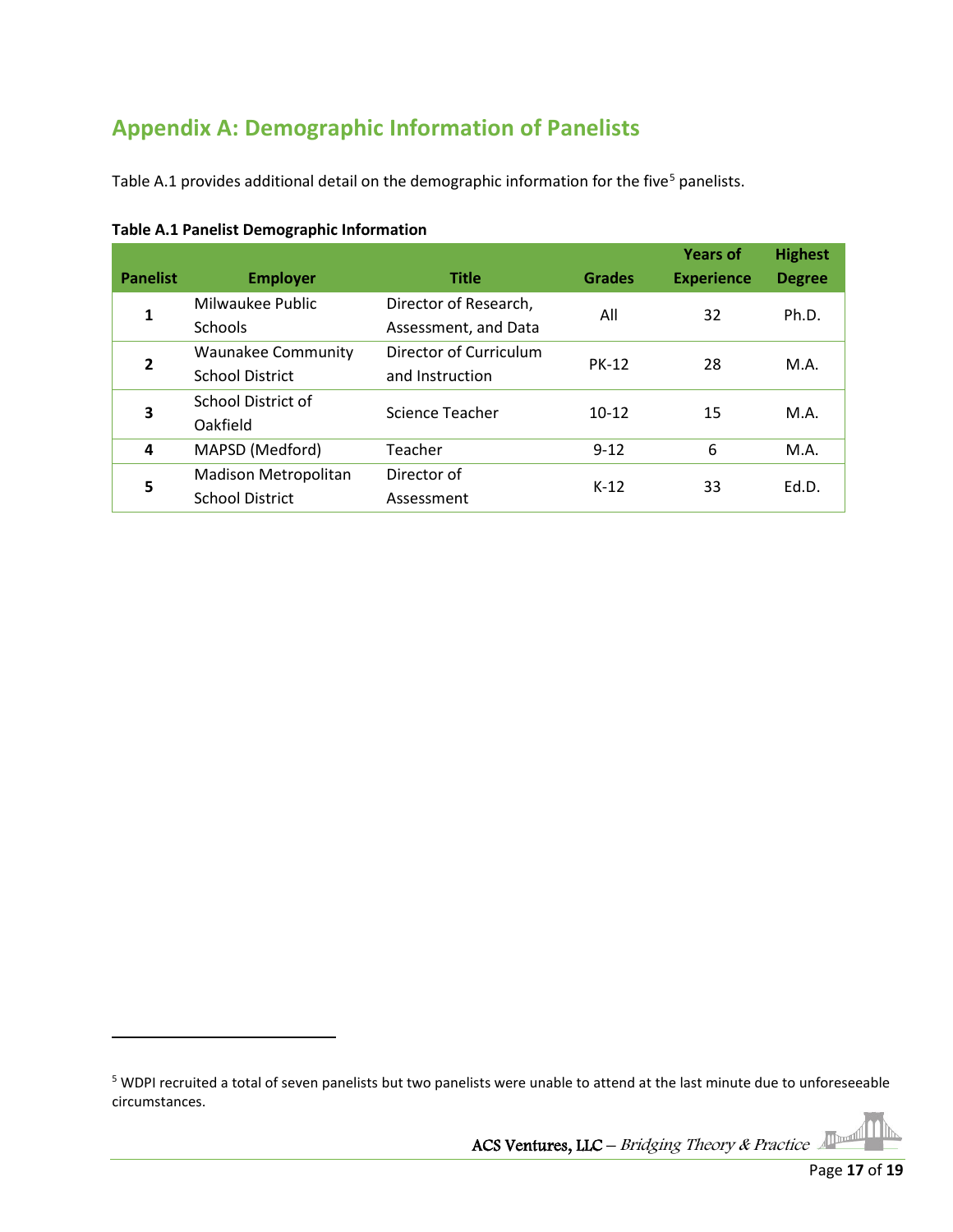# <span id="page-17-0"></span>**Appendix B: Consensus Alignment Ratings**

The file embedded below includes the consensus ratings for each task completed by the panelists.